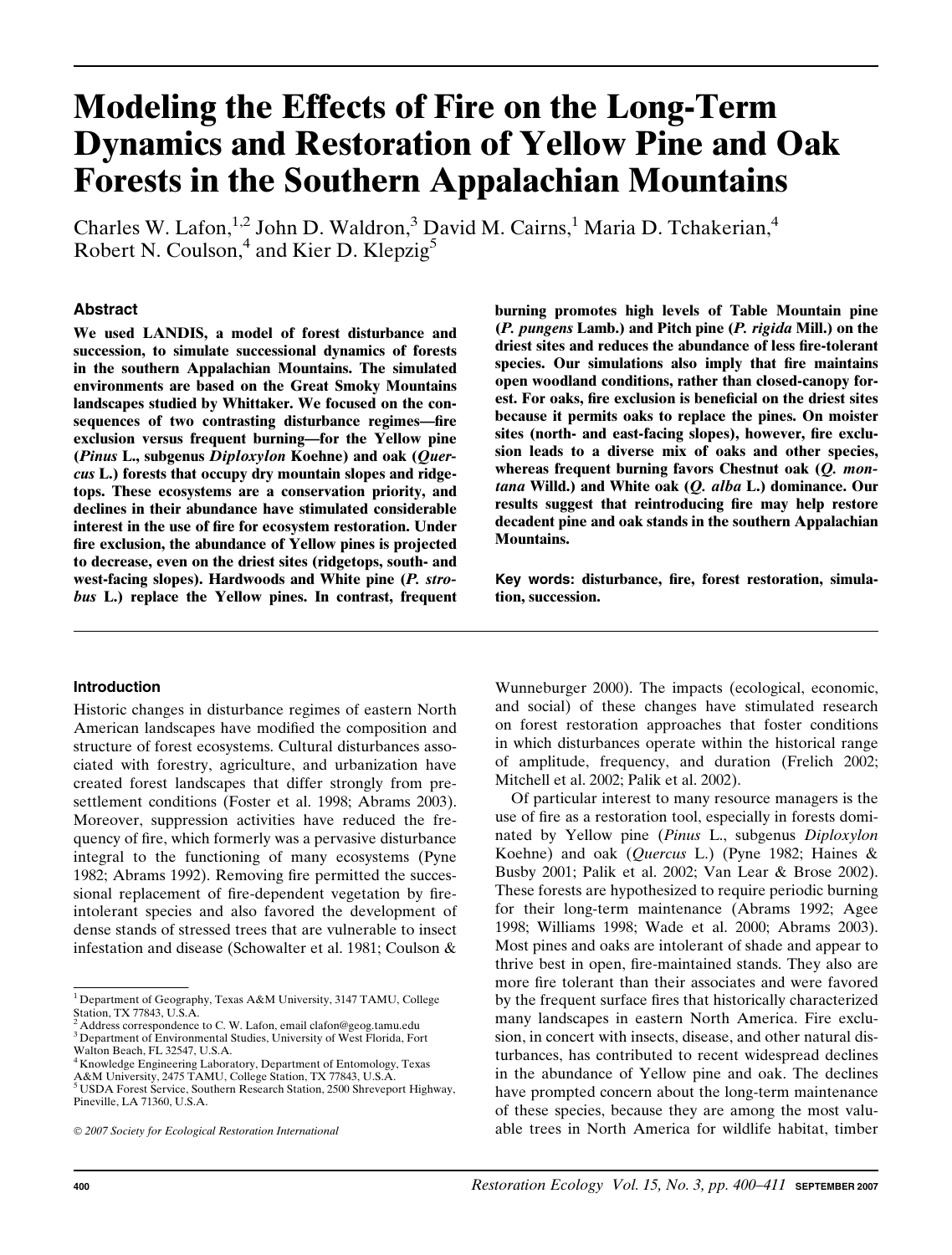production, and biodiversity conservation. Reversing these declines may require the reintroduction of frequent burning similar to the pre-suppression fire regime (SAMAB 1996; Harrod et al. 1998; Williams 1998; Dey 2002; Palik et al. 2002).

In the southern Appalachian Mountains, much land is under federal ownership, and resource managers are using fire to restore Yellow pine and oak forests on these lands (SAMAB 1996; Elliott et al. 1999; Waldrop & Brose 1999; Welch et al. 2000; Hubbard et al. 2004). Oak forests are the predominant land cover type, occupying xeric, subxeric, and submesic sites on ridgetops and dry slopes (Stephenson et al. 1993; SAMAB 1996). These are among the most extensive oak forests in North America (McWilliams et al. 2002). Yellow pine stands are less extensive but still comprise the second most widely distributed forest type in the region (approximately 15% of the forest cover) (SAMAB 1996). They generally are confined to ridgetops and southwest-facing slopes, the driest sites on the landscape (Whittaker 1956; Stephenson et al. 1993). One species, Table Mountain pine (P. pungens Lamb.), is endemic to the Appalachian Mountains and is a species of concern for land managers (SAMAB 1996; Williams 1998).

In the past, burning by Native Americans, European settlers, and lightning-set fires was widespread in the Appalachian Mountains and likely promoted oak and pine regeneration (Harmon et al. 1983; Van Lear & Waldrop 1989; Delcourt & Delcourt 1997, 1998). Paleoecological analyses of sediment charcoal and pollen reveal that fires were common on southern Appalachian landscapes during the last 3,000–4,000 years and that oak, Chestnut (Castanea dentata (Marsh.) Borkh.), and pine were the dominant tree species (Delcourt & Delcourt 1997, 1998). Delcourt and Delcourt (1997, 1998, 2000) argued that burning, particularly on dry upper slopes and ridgetops, was a major factor contributing to the dominance of these species.

Dendroecological techniques have been used to construct more detailed records of fire history over the past 150–400 years in pine and oak forests of the southern and central Appalachians (Harmon 1982; Sutherland et al. 1995; Shumway et al. 2001; Armbrister 2002; Shuler & McClain 2003). These studies suggest that low-severity surface fires burned at intervals of about 5–15 years until the mid-1900s, when state and federal agencies implemented fire control efforts. Occasionally, more severe, standreplacing fires also occurred (Sutherland et al. 1995). Other canopy-opening disturbances (e.g., storms, insect outbreaks) may have enhanced pine regeneration when combined with frequent burning (Lafon & Kutac 2003; Brose & Waldrop 2006).

Recent work demonstrates that the abundance of more shade-tolerant, and less fire-tolerant, species has increased in xerophytic pine- and oak-dominated stands of the Appalachians during the era of fire exclusion and suggests that successional replacement of pine and oak may be occurring (Harmon 1984; Williams & Johnson 1990;

Abrams 1992; Harrod et al. 1998; Williams 1998; Harrod et al. 2000; Shumway et al. 2001; Lafon & Kutac 2003). Red maple (Acer rubrum L.), Black gum (Nyssa sylvatica Marsh.), Eastern white pine (P. strobus L., a subgenus Haploxylon Koehne pine), and Eastern hemlock (Tsuga canadensis (L.) Carr.) are among the species becoming more abundant on xeric sites. Concomitantly, regeneration of Yellow pine and oak appears to be declining. These trends suggest that pine and oak stands will be replaced by more mesophytic vegetation under continued fire exclusion, although the rates and specific directions of change will vary spatially and temporally. Oaks themselves are among the potential replacing species in the more xerophytic Yellow pine forests (Williams & Johnson 1990; Williams 1998; Welch et al. 2000). Storms, droughts, and native and exotic insects and diseases likely will accelerate these successional trends (Schowalter et al. 1981; McGee 1984; Fajvan & Wood 1996; Williams 1998; Lafon & Kutac 2003; Waldron et al. 2006).

Assessing the potential consequences of different disturbance regimes, such as burning versus fire exclusion, for long-term forest dynamics is difficult because of the long life span of the trees. Simulation modeling provides a useful tool for exploring forest change over periods of decades to centuries—timescales relevant to successional change and of interest in restoration ecology (cf Young 2000; Callicott 2002; Urban 2006). In this paper, we apply LANDIS, a computer model of disturbance and succession on forested landscapes (He et al. 1996; Mladenoff et al. 1996; He & Mladenoff 1999a, 1999b; He et al. 1999a, 1999b; Mladenoff & He 1999), to simulate forest dynamics in the southern Appalachian Mountains, United States. LANDIS originally was developed for the Great Lakes region of North America (Mladenoff 2004), but has been adapted for use in other locations, including the Ozark Plateau (Shifley et al. 1998, 2000), the southern California foothills (Franklin et al. 2001; Franklin 2002; Syphard & Franklin 2004), northeastern China (He et al. 2002; Xu et al. 2004), Fennoscandia (Pennanen & Kuuluvainen 2002), Quebec (Pennanen et al. 2004), and the Georgia Piedmont (Wimberly 2004). Our work extends the application of LANDIS to the floristically diverse and environmentally heterogeneous landscape of the southern Appalachian Mountains.

Southern Appalachian forests are affected by various agents of natural and anthropogenic disturbance, in addition to fire. LANDIS is able to simulate multiple disturbances. However, this study focuses solely on fire because it is thought to be the key disturbance process in pine- and oak-dominated forests (SAMAB 1996; Williams 1998; Dey 2002; Lafon & Kutac 2003; Brose & Waldrop 2006) and because of the widespread interest in using fire for ecosystem restoration. Simulation modeling is employed frequently to evaluate the role of a specific disturbance process independent of the influences of other disturbances (e.g., Le Guerrier et al. 2003; Hickler et al. 2004; Lafon 2004; Sturtevant et al. 2004). Simulating the role of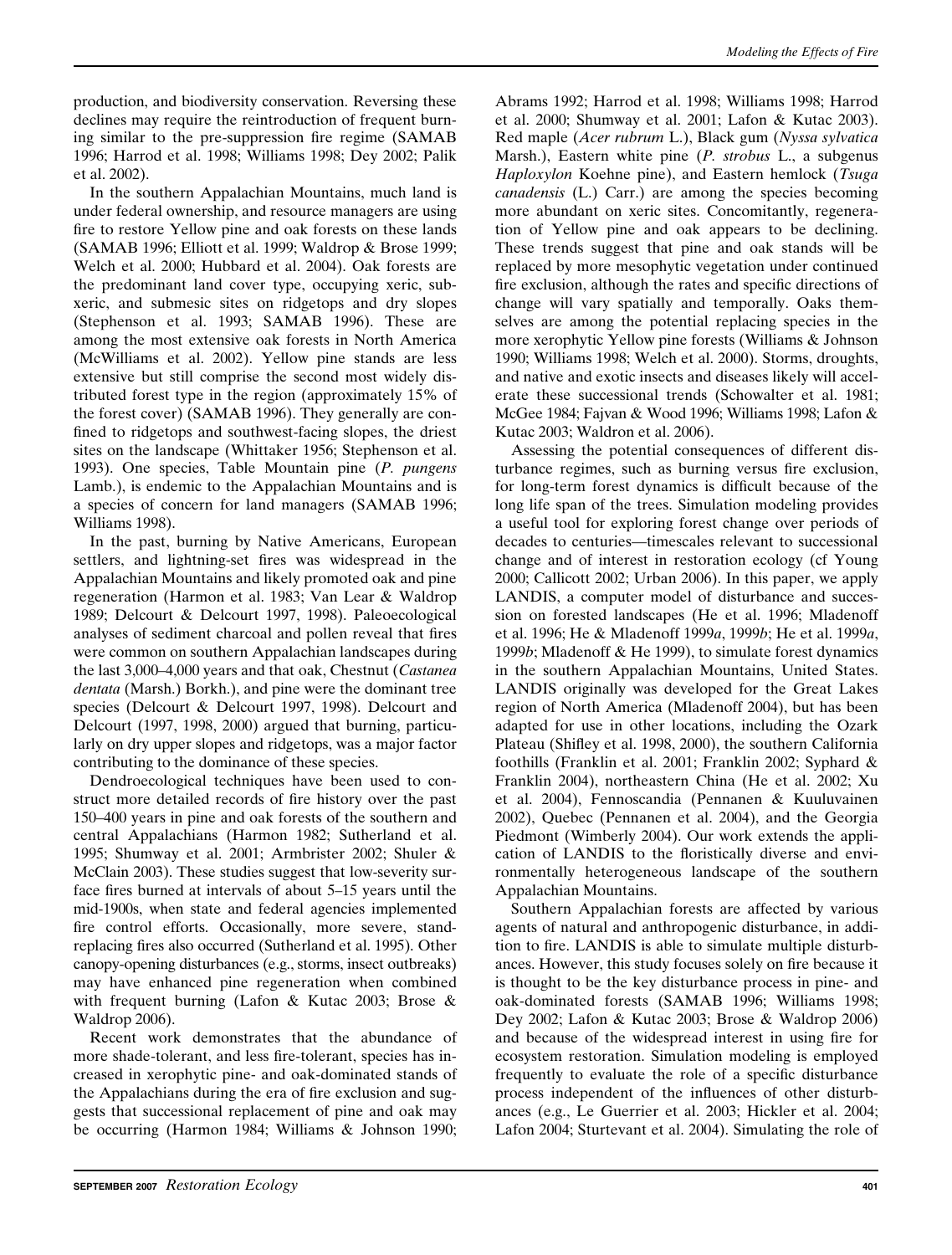fire will establish the template onto which other disturbances can be imposed. The work reported in this paper is a step within a larger effort that will use LANDIS to assess the influences of fire, Southern pine beetle (Dendroctonus frontalis Zimmermann) and other disturbances (e.g., Hemlock wooly adelgid [Adelges tsugae Annand], Balsam wooly adelgid [A. piceae Ratzeburg], Sudden oak death disease [Phytophthora ramorum Werres, de Cock & Man in't Veld.]) on the spatial and temporal dynamics of forests on southern Appalachian landscapes and to investigate the implications of restoration efforts.

The landscape simulated here is an idealized landscape capturing the predominant physical gradients (elevation and moisture) that influence vegetation distribution in the southern Appalachian Mountains (Whittaker 1956). Idealized landscapes commonly are used in simulation modeling studies to facilitate the straightforward interpretation of model projections (e.g., Mladenoff & He 1999; Pennanen et al. 2004; Syphard & Franklin 2004; Waldron et al. 2006). An idealized landscape is useful for this initial application of LANDIS to our study area, because we seek to elucidate successional dynamics on the individual site types (called "landtypes" in LANDIS), without the influences of spatial complexities. Understanding projected successional patterns on this simple landscape will inform our interpretation of subsequent modeling investigations using the same landtypes in more complex arrangements. The subsequent analyses will explore specifically the implications of landscape structure for vegetation patterns and for disturbance dynamics such as Southern pine beetle infestations and the spread of fires.

# Methods

## Study Area

The southern Appalachian Mountains have a humid continental climate (Bailey 1978). Temperature and precipitation exhibit pronounced fine-scale spatial patterns because of the mountainous terrain. Oak forests are the predominant land cover type, occupying xeric, subxeric, and submesic sites (Stephenson et al. 1993; SAMAB 1996). Because of their topographic complexity, however, Appalachian landscapes contain a variety of community types. These range from mesophytic hemlock–hardwood forests on the moist valley floors to Yellow pine woodlands on ridgetops and from temperate deciduous forests in the low elevations to Spruce–Fir (Picea Dietr.–Abies Mill.) stands on the high summits (Whittaker 1956; Stephenson et al. 1993). The landscape we simulate is based on Great Smoky Mountains National Park (lat 35°35'N, long 83°25′W), in which most major ecosystems of the southern Appalachians are represented and for which the general topographic distribution of communities and tree species has been described (Whittaker 1956). For this paper, we focus our discussion on the dry, pine- and oak-covered sites only.

# Model Description

LANDIS 4.0 operates on a raster-based landscape in which the presence or absence of 10-year age classes of each tree species is simulated for each cell. Succession on each cell is influenced by dispersal, shade tolerance, and habitat suitability for each species. Respecting habitat suitability, the landscape can be divided into a series of landtypes, each representing different conditions of topography, elevation, soil, and/or climate. For each landtype, an establishment coefficient between 0 and 1 is assigned to each species to govern the relative growth capability of the species on that site (He & Mladenoff 1999b).

LANDIS 4.0 can simulate disturbance by fire, wind, harvesting, and biological agents such as insects and disease (Sturtevant et al. 2004). Fire ignition, initiation, and spread are stochastic processes (Yang et al. 2004). The probability of fire initiation and spread becomes higher as time since last fire increases. Fire spreads until it reaches a pre-defined maximum possible size or encounters a firebreak (e.g., a recently burned patch) (Yang et al. 2004). Different fire regimes can be defined within a single landscape by assigning different fire parameters (e.g., ignition density, frequency, severity) to different landtypes. Lowseverity fires kill only the most fire-sensitive trees (young trees and/or fire-intolerant species), whereas fires of higher severity kill larger trees and more fire-tolerant species (He & Mladenoff 1999b). Because burning is simulated as a stochastic process, fire intervals vary temporally, fluctuating around the mean for each landtype. These variations in fire intervals also lead to temporal variability in fire severity, which is greater after a long fire-free interval than after a shorter interval with minimal time for fuel to accumulate. In the absence of disturbance, mortality occurs only when a tree cohort approaches the maximum age for the species.

Detailed sensitivity analyses of LANDIS have been conducted (Mladenoff & He 1999; Syphard & Franklin 2004; Wimberly 2004; Xu et al. 2004) and indicate that model projections are relatively insensitive to differences in fire size, species establishment coefficient, habitat (landtype) heterogeneity, and initial forest conditions. Model results are moderately sensitive to variations in the fire return interval and the level of spatial aggregation (i.e., model performance declines with increasing cell size) and are especially sensitive to differences in seed dispersal.

## Model Application

We used LANDIS 4.0 to simulate forest dynamics over a 500-year period on a 120-ha idealized landscape. The landscape was a 100  $\times$  120–cell grid with a cell size of  $10 \times 10$  m, the smallest cell size permitted. Using this cell size allowed us to operate at approximately the scale of the individual canopy tree, following the logic of gap models (cf Botkin 1993). The landscape was divided into 18 rectangles, each representing an individual landtype. The arrangement of the 18 landtypes follows the mosaic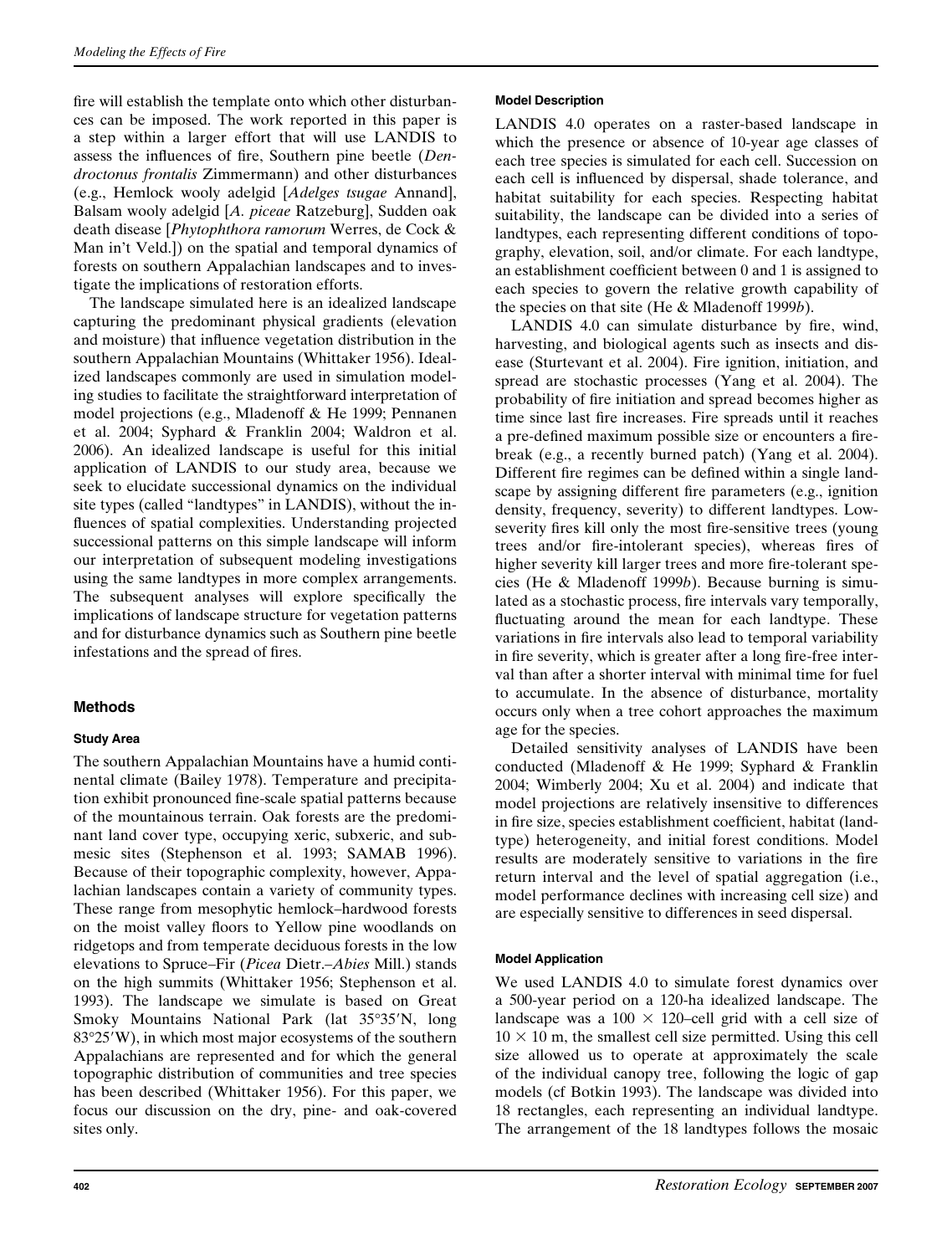chart used by Whittaker (1956) to depict the elevation and moisture gradients on the Great Smoky Mountains landscape. The landtypes are arranged in three rows of six rectangles. The three rows represent different elevation zones, with elevation increasing from bottom to top. The elevation zones are low (400–915 m), middle (916–1,370 m), and high (1,371–2,025 m). The six rectangles in each row represent different topographic moisture classes. Moisture availability increases from right to left as follows: (1) ridges and peaks (hereafter "ridgetops"); (2) slopes facing southeast, south, southwest, or west ("south- and west-facing slopes"); (3) slopes facing northwest, north, northeast, or east (''north- and east-facing slopes''); (4) sheltered slopes; (5) flats, draws, and ravines; and (6) coves and canyons. Elevation also influences moisture availability; hence, for example, a low-elevation ridgetop would have drier conditions than a mid-elevation ridgetop. Although the simulated landscape incorporates the full range of environments in the Great Smoky Mountains, our interest in this paper is only on the successional patterns for ridgetops (first column), south- and west-facing slopes (second column), and north- and east-facing slopes (third column) at low and middle elevations, for a total of six rectangles.

Thirty tree species (the maximum allowable in LANDIS 4.0) were simulated (Table 1). We selected these species based on their importance in Whittaker's (1956) study of vegetation in the Great Smoky Mountains. The 30-species limit necessitated the exclusion of some minor species from the simulations but did not constrain our ability to characterize the general successional dynamics of the major species. Also, because of the focus on montane vegetation, some of the species that are common on the nearby lowlands (e.g., Shortleaf pine [Pinus echinata Mill.]) were absent from Whittaker's dataset and were not represented in our simulations. Species nomenclature follows Wofford (1989).

We based the species parameters listed in Table 1 on Burns & Honkala (1990), which contains an extensive array of life history data for North American trees and which has served as the basis for a number of previous forest modeling studies (e.g., Lafon 2004; Sturtevant et al. 2004; Wimberly 2004). Identical dispersal capabilities were assigned to all species (a likelihood of 0.95 that seeds will disperse within 30 m, and a likelihood of 0.05 that seeds will disperse between 30 and 50 m) (Waldron et al. 2006). The assignment of identical dispersal attributes

Table 1. Species abbreviations and life history parameters.

| <b>Species</b>                     | <b>Species</b><br>Abbreviation | Longevity<br>(Yr) | Maturity<br>(Yr) | <b>Shade</b><br>Tolerance | Fire<br>Tolerance | Vegetative<br>Reproduction |
|------------------------------------|--------------------------------|-------------------|------------------|---------------------------|-------------------|----------------------------|
| Abies fraseri (Pursh) Poir.        | abfr                           | 150               | 70               | 5                         |                   | 0.0                        |
| Acer rubrum L.                     | acru                           | 150               | 55               | 3                         |                   | 0.4                        |
| A. saccharum Marsh.                | acsa                           | 200               | 60               | 4                         |                   | 0.2                        |
| Aesculus octandra Marsh.           | aeoc                           | 200               | 60               | 4                         | 2                 | 0.1                        |
| Betula alleghaniensis Britt.       | beal                           | 300               | 70               | $\overline{c}$            | $\overline{c}$    | 0.1                        |
| B. lenta L.                        | bele                           | 200               | 45               | $\overline{\mathbf{c}}$   | $\overline{c}$    | 0.1                        |
| Carya glabra (Mill.) Sweet         | cagl                           | 300               | 75               | $\overline{c}$            | $\overline{c}$    | 0.3                        |
| C. tomentosa (Poir.) Nutt.         | cato                           | 200               | 40               | $\overline{c}$            | $\overline{c}$    | 0.4                        |
| Fagus grandifolia Ehrh.            | fagr                           | 300               | 60               | 5                         |                   | 0.3                        |
| Fraxinus americana L.              | fram                           | 200               | 55               | 3                         |                   | 0.3                        |
| Halesia carolina L.                | haca                           | 100               | 60               | 4                         | $\overline{c}$    | 0.2                        |
| Liriodendron tulipifera L.         | litu                           | 300               | 45               | $\overline{c}$            | $\mathbf{1}$      | 0.3                        |
| Magbikua acuminata L.              | maac                           | 150               | 55               | 3                         | $\overline{c}$    | 0.4                        |
| M. fraseru Walt.                   | mafr                           | 70                | 55               | 3                         |                   | 0.2                        |
| Nyssa sylvatica Marsh.             | nysy                           | 200               | 55               | 3                         | 3                 | 0.3                        |
| Oxydendrum arboreum (L.) DC.       | oxar                           | 100               | 55               | 3                         | 3                 | 0.4                        |
| <i>Picea rubens</i> Sarg.          | piru                           | 400               | 70               | 5                         |                   | 0.0                        |
| Pinus pungens Lamb.                | pipu                           | 250               | 35               |                           | 5                 | 0.0                        |
| Pin. rigida Mill.                  | piri                           | 200               | 35               |                           | 5                 | 0.2                        |
| Pin. strobus L.                    | pist                           | 400               | 30               | 2                         | 3                 | 0.0                        |
| Pin. virginiana Mill.              | pivi                           | 100               | 35               |                           | 4                 | 0.0                        |
| Pin. serotina Ehrh.                | prse                           | 200               | 30               |                           |                   | 0.4                        |
| Quercus alba L.                    | qual                           | 450               | 50               | 3                         | 4                 | 0.3                        |
| Q. coccinea Muenchh.               | quco                           | 130               | 50               | 1                         | 3                 | 0.4                        |
| Q. montana Willd.                  | qumo                           | 350               | 55               | 3                         | 4                 | 0.4                        |
| Q. rubra L.                        | quru                           | 300               | 50               | $\overline{c}$            | 3                 | 0.4                        |
| Q. velutina Lam.                   | quve                           | 150               | 40               | $\overline{c}$            | 3                 | 0.3                        |
| Robinia pseudoacacia L.            | rops                           | 100               | 15               | 1                         | 1                 | 0.4                        |
| Tilia heterophylla Vent.           | tihe                           | 250               | 60               | 4                         | $\sqrt{2}$        | 0.4                        |
| <i>Tsuga canadensis</i> (L.) Carr. | tsca                           | 450               | 70               | 5                         | 1                 | 0.0                        |

Maturity: age of sexual maturity; shade tolerance: between 1 and 5 (intolerant to tolerant); fire tolerance: between 1 and 5 (intolerant to tolerant); vegetative reproduction: probability of vegetative reproduction following mortality of a parent cohort on a cell.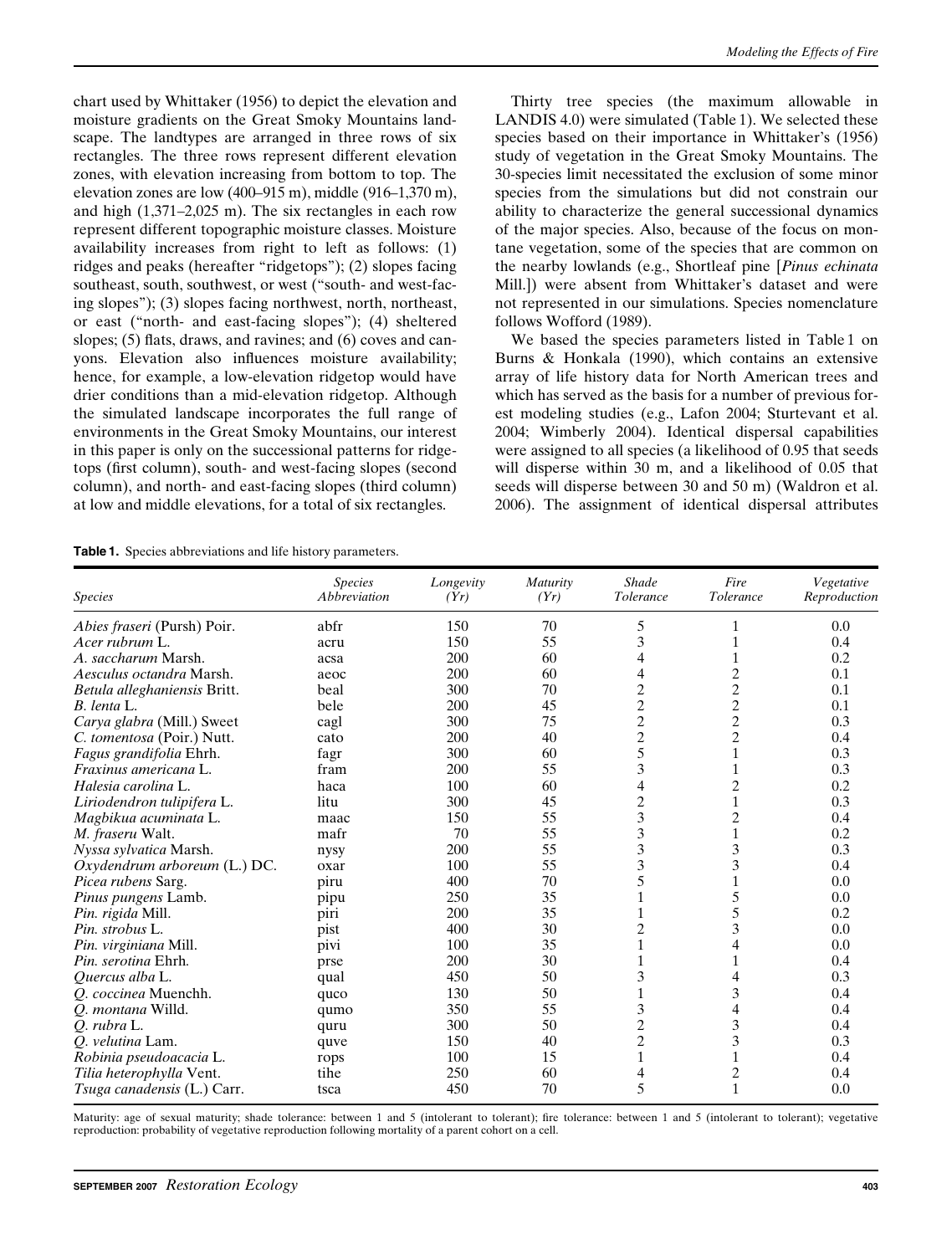minimized the effect of this parameter, which was not of primary interest for our study, in order to simplify the interpretation of successional patterns.

For the establishment coefficient parameter for each species, we consulted data about the spatial distributions of tree species along the elevation and moisture gradients in the Great Smoky Mountains (Whittaker 1956). We sought to incorporate into the establishment coefficient some of the constraints on tree growth that are hypothesized to control the spatial and temporal dynamics of vegetation along moisture gradients (Smith & Huston 1989). Specifically, lower establishment coefficients were assigned to drought- or shade-tolerant species than to less tolerant species to account for trade-offs between the ability to grow rapidly and the ability to tolerate low resource levels. Consequently, although our establishment coefficients permit drought-tolerant species to grow on moist landtypes, they are not competitive with the mesophytic species encountered there. Shade-tolerant species are not permitted to inhabit the driest landtypes, consistent with trade-offs between drought and shade tolerance (Smith & Huston 1989) and with the observed pattern of tree distribution (Whittaker 1956).

Initially, a single species was assigned to each cell on the landscape. The number of cells inhabited by each species was based on its relative abundance in the landtype (Fig. 1), as inferred from Whittaker (1956). We distributed each species randomly to the appropriate number of cells within each landtype.

We conducted simulations for two disturbance scenarios: (1) fire exclusion (no burning) and (2) restoring fire at a frequency approximating the pre-suppression fire regime. For the burning scenario, a target fire return interval for each landtype was identified from published work on the fire regimes that characterized Appalachian landscapes prior to fire exclusion. Dendroecological data about past fire return intervals are available for xeric sites (south-, southwest-, and west-facing slopes) in the southern and central Appalachians (Harmon 1982; Sutherland et al. 1995; Shumway et al. 2001; Armbrister 2002; Shuler & McClain 2003) and are useful for guiding the selection of input parameters for LANDIS. We derived fire return intervals for mesic sites from Wade et al. (2000). We calibrated the return interval for each landtype by adjusting fire parameters until the mean return interval for ten 1,000-year simulations was within 10% of the target interval (cf Wimberly 2004). The target return interval was 10 years for ridgetops and south- and west-facing slopes and 20 years for north- and east-facing slopes. The moister landtypes had return intervals of 200–1,000 years. Rates of



Figure 1. Number of cells initially occupied by each species as a percentage of the six landtypes. Top row = middle elevation, bottom row = low elevation. Column  $1$  = north- and east-facing slopes, column  $2$  = south- and west-facing slopes, and column  $3$  = ridgetops. Species abbreviations are given in Table 1.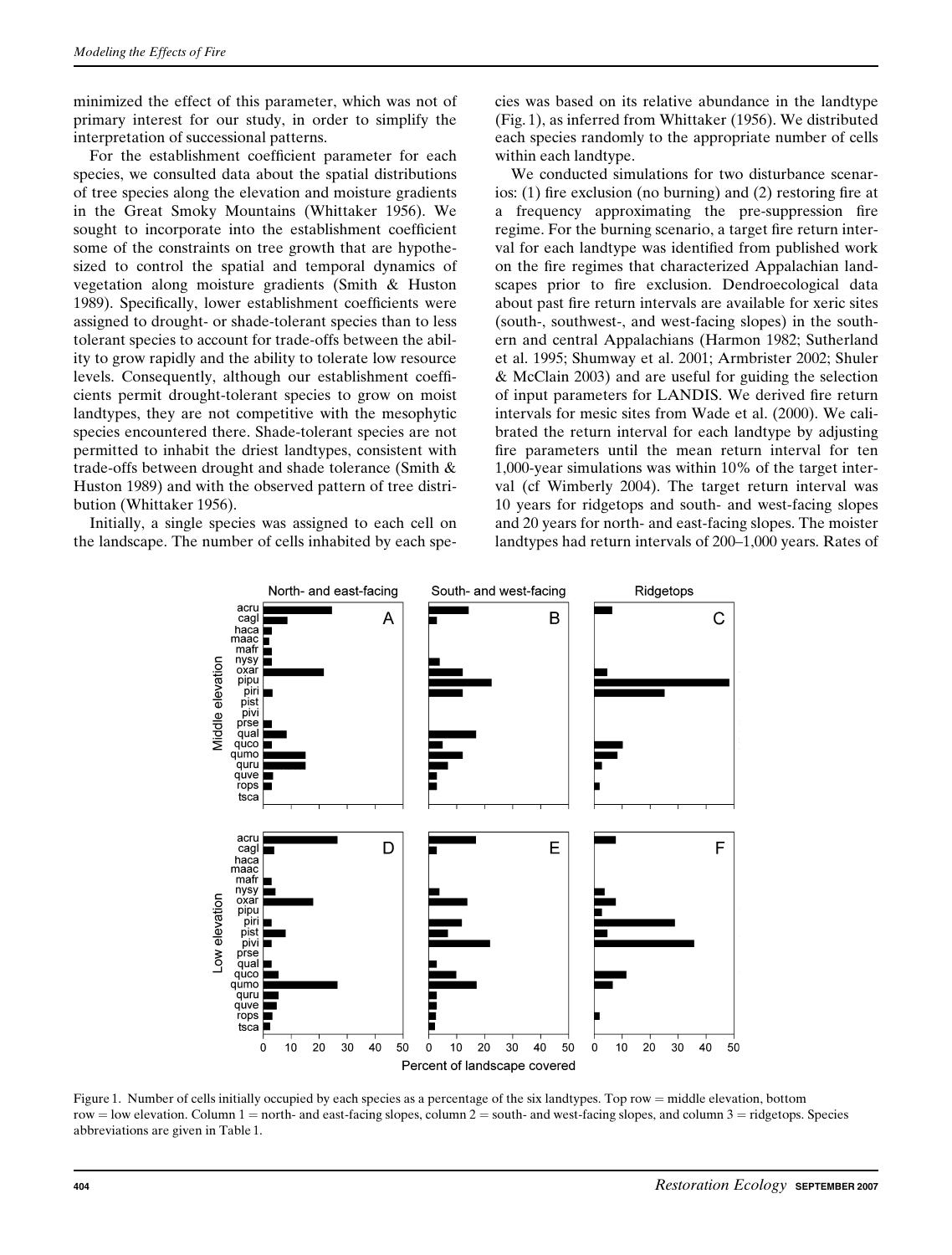fuel accumulation, and hence fire severity, also varied across the simulated landscape, with the highest levels on xeric sites (He & Mladenoff 1999b). The fire disturbances imposed in this study are not intended to replicate actual fire size or the patterns of fire spread with respect to landscape structure. Rather, our focus is on applying fire to each landtype at an appropriate frequency to evaluate how fire influences forest succession at individual landtypes.

#### **Results**

Under contemporary conditions, pines dominate the ridgetops at low and middle elevations (Fig. 1). LANDIS simulations in the absence of fire suggest that this is not sustainable. In middle elevation pine forests, oak species become more important over time (Fig. 2A). At low elevations, White pine and Chestnut oak (Quercus montana Willd.) replace Virginia pine (Pinus virginiana Mill.) and Pitch pine (P. rigida Mill.) (Fig. 2C).

When fire is simulated, Yellow pine–dominated stands persist on the ridgetops in both elevation zones (Fig. 2B & 2D). Many of the cells do not have trees (Fig. 3A & 3D). These open woodland conditions contrast with the continuous forest cover that develops under fire exclusion.

On mid-elevation south- and west-facing slopes, White oak (Q. alba L.), Chestnut oak, and Northern red oak (Q. rubra L.) dominate under conditions of fire exclusion (Fig. 4A). Yellow pines decline, whereas Black gum increases in abundance and becomes a dominant species. On low-elevation south- and west-facing slopes, Yellow pines also decline, whereas Chestnut oak and White pine increase to become the dominant species (Fig. 4C). As in the middle elevations, Black gum expands, albeit more slowly.

When fire is simulated on mid-elevation south- and westfacing slopes, Chestnut oak, White oak, and Table Mountain pine dominate the forest (Fig. 4B). For the lower elevation sites, Pitch pine and Chestnut oak are dominant, and Virginia pine declines (Fig. 4D). Burning maintains open stands on the low-elevation site (Fig. 3E).

Forests on north- and east-facing slopes are dominated initially by Chestnut oak, Red maple, Sourwood (Oxydendron arboreum (L.) DC.), and Northern red oak (Fig. 1A & 1D). High species diversity is maintained under fire exclusion (Fig. 5A  $&$  5C). At middle elevations, White oak, Chestnut oak, and Northern red oak continue to be abundant, but some fire-intolerant mesophytic species— Eastern hemlock, White basswood (Tilia heterophylla Vent.), and Carolina silverbell (Halesia carolina L.) steadily increase in abundance. At low elevations, Chestnut oak begins as a dominant species and increases in abundance, whereas White pine and Black gum exhibit strong, steady rises. Burning results in dominance by Chestnut oak and White oak (Fig.  $5B & 5D$ ) and maintains conditions that are slightly more open than under fire exclusion (Fig. 3C & 3F).



Figure 2. LANDIS simulation results for ridgetop sites at middle elevation (A & B) and low-elevation (C & D) sites. Fire exclusion conditions are shown on the left (A & C), and results from simulations with fire are shown on the right (B & D). Only species that occur on more than 15% of the landscape at any time during the simulation are shown.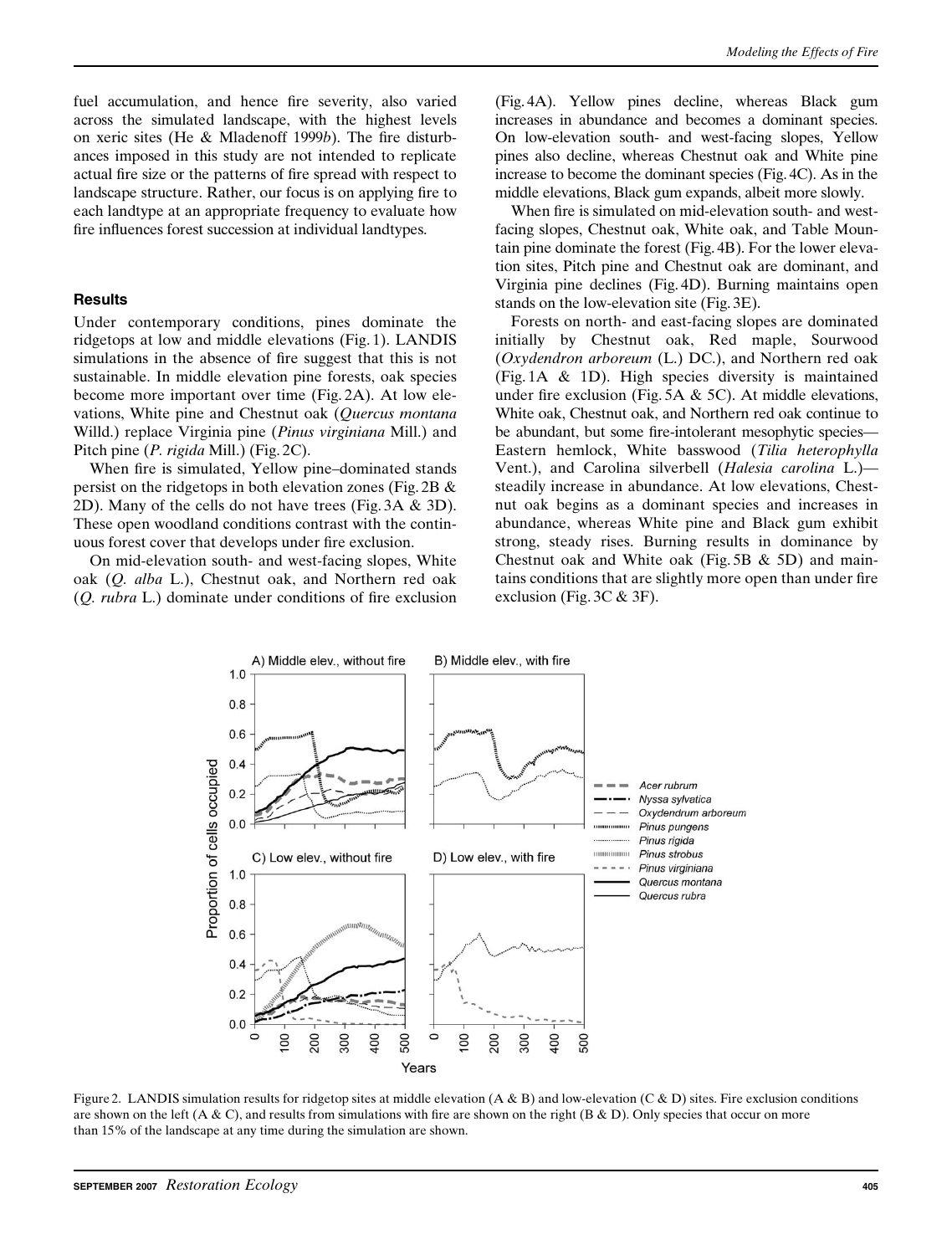

Figure 3. Proportion of empty cells over time for each simulated landscape type for simulations with (solid lines) and without (dashed lines) fire. Top row = middle elevation, bottom row = low elevation. Column  $1 =$  ridgetops, column  $2 =$  south- and west-facing slopes, and column  $3 =$  north- and east-facing slopes.

#### **Discussion**

Fire promotes Yellow pine and oak dominance on ridgetops and dry slopes of the simulated landscape. The pines are especially dependent on fire, a result consistent with field studies in the Appalachian Mountains and with the fire–pine association observed throughout the northern hemisphere (Agee 1998). Under the burning scenario, pines persist at high levels on ridgetops and south- and



Figure 4. LANDIS simulation results for south- and west-facing slopes at middle elevation ( $A \& B$ ) and low-elevation ( $C \& D$ ) sites. Fire exclusion conditions are shown on the left (A & C), and results from simulations with fire are shown on the right (B & D). Only species that occur on more than 15% of the landscape at any time during the simulation are shown.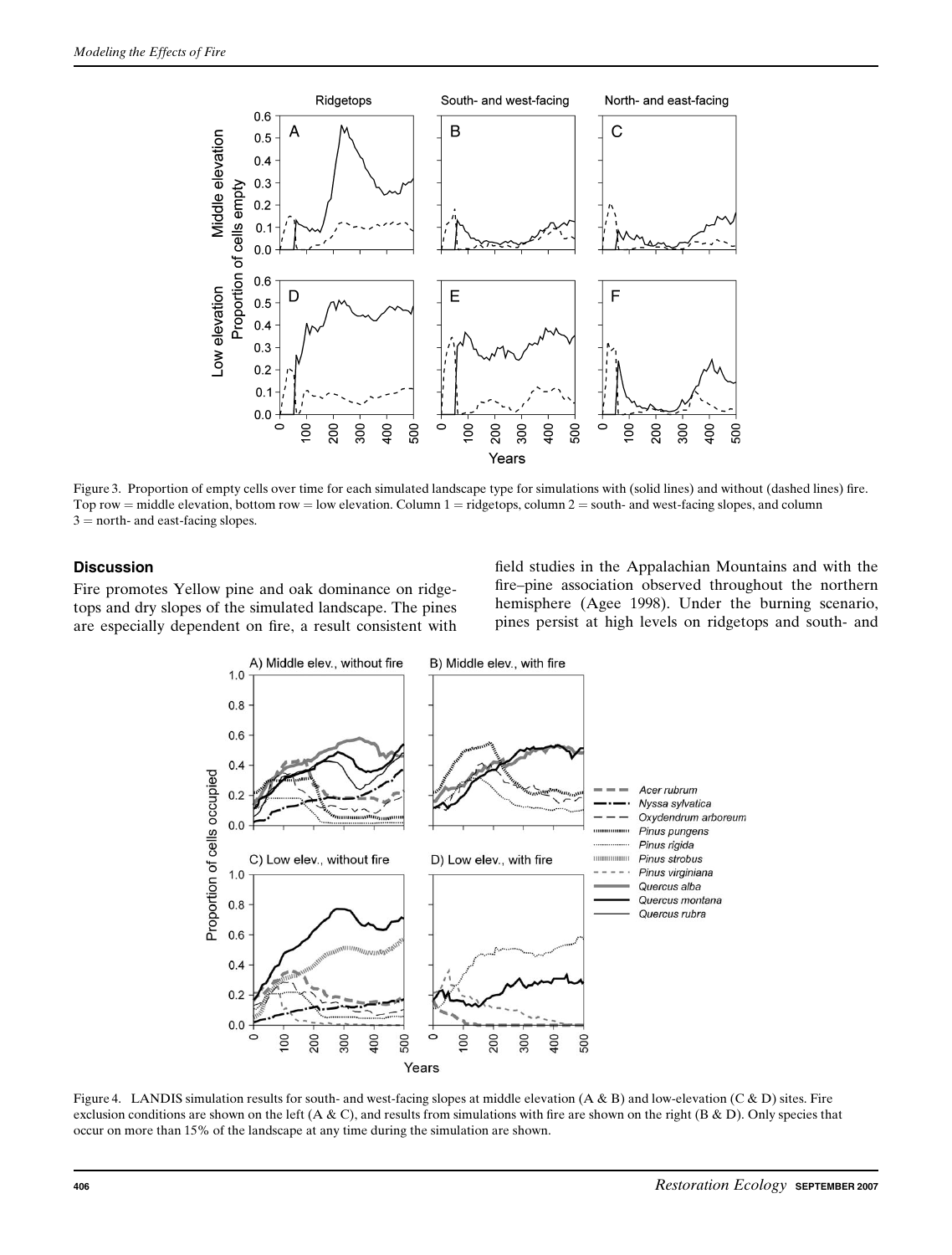

Figure 5. LANDIS simulation results for north- and east-facing slopes at middle elevation (A & B) and low-elevation (C & D) sites. Fire exclusion conditions are shown on the left (A & C), and results from simulations with fire are shown on the right (B & D). Only species that occur on more than 15% of the landscape at any time during the simulation are shown.

west-facing slopes. Without fire, pines virtually disappear from south- and west-facing slopes. They persist at low to moderate levels on ridgetops, but hardwoods increase steadily and ultimately dominate the ridgetop stands. Ridgetops could serve as pine refugia during long fire-free intervals. Williams (1998) proposed that before European settlement, pines were restricted to such dry sites during periods of low fire activity, expanding periodically onto moister sites following severe fires associated with extended drought. On extreme sites that are too dry for hardwood invasion, pine-dominated communities may be able to persist indefinitely. For example, Barden (1977, 1988, 2000) discovered a population of stunted Table Mountain pines that apparently is maintaining itself without fire; the trees occupy shallow soils in cracks and depressions on a granite dome in North Carolina. We did not simulate these extremely dry environments because they are unusual features. Relying on these rare sites for maintaining pine populations would not be a prudent management strategy.

Respecting the individual species of Yellow pine, Table Mountain pine and Pitch pine fare well under the burning regime we impose, but Virginia pine declines. This species is less fire tolerant than the other two Yellow pines, and consequently, frequent burning reduces its abundance. In fact, burning can be used to eliminate Virginia pine from mixed pine stands (Wade et al. 2000). Virginia pine is a relatively short-lived pioneer species that thrives in a regime of less frequent, but more severe, fire (Iverson et al. 1999; Wade et al. 2000). Its abundance in Whittaker's (1956)

dataset, and hence in our input file, may reflect (1) a history of severe, stand-replacing fires on some low-elevation ridgetops in the Great Smoky Mountains or (2) establishment of the species in abandoned pastures (Pyle 1988). Our study does not consider either of these disturbance regimes. Regardless, the endemic Table Mountain pine of the middle elevations is of greater management concern, and the fire regime we impose seems appropriate for maintaining it.

The consequences of burning versus fire exclusion are mixed for oaks. Fire exclusion favors oak on the driest sites, which otherwise would be dominated by Yellow pine. This result matches previous suggestions that fire exclusion in the Appalachians promotes the replacement of Yellow pines by oaks (Williams & Johnson 1990; Williams 1998; Welch et al. 2000). On moister sites, oaks benefit from burning, because it reduces the abundance of less fire-tolerant competitors. Chestnut oak and White oak are the most fire-tolerant oaks and thrive under frequent burning. These species often dominate forests on moderately dry sites in the Appalachians and did so historically as well (Whittaker 1956; Stephenson et al. 1993; Abrams 2003). Our results suggest that their importance is largely a consequence of periodic burning, without which a diverse mix of mesophytic and xerophytic species would develop. These simulations may be relevant to oak-dominated forests elsewhere, e.g., eastern Asia, where declining oak dominance associated with fire exclusion seems analogous to North America (Abrams et al. 1999).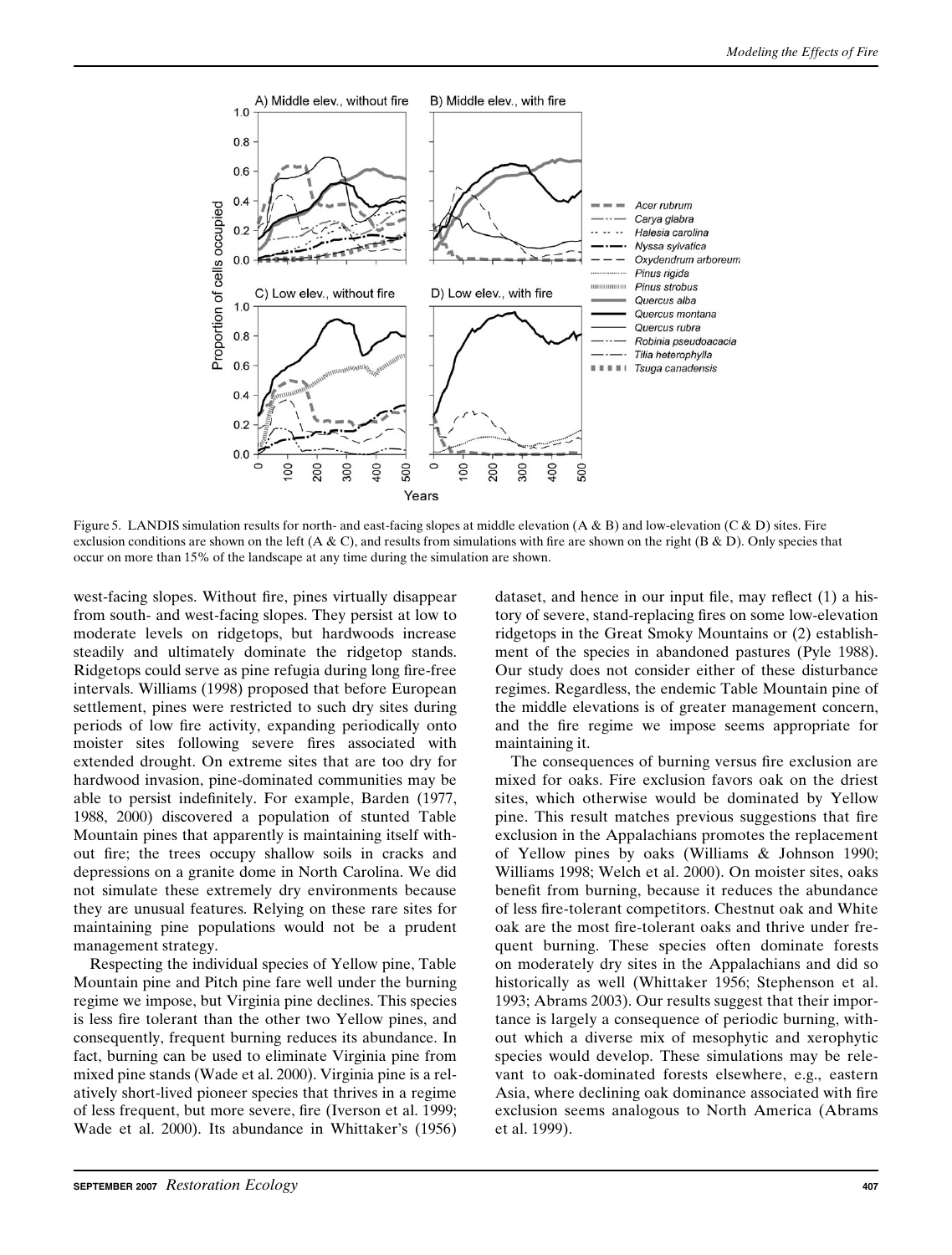The negative influence of disturbance on the species diversity of dry sites is consistent with empirical observations in the southern Appalachian Mountains (Harrod et al. 1998) and elsewhere (e.g., Walker et al. 1995; Osem et al. 2002), and it agrees with ecological theory. In particular, the dynamic equilibrium model of Huston (1979, 1994) predicts that without disturbance, species diversity will be high on dry sites because of the low growth rates of vegetation (and hence, relatively low rates of competitive displacement). Frequent disturbances reduce diversity in dry environments because low growth rates prevent the populations of some species from recovering between successive disturbances. Such patterns of diversity have been simulated using individual-based gap models of forest succession (Smith & Huston 1989; Huston 1994). Our results demonstrate that LANDIS can generate similar patterns and imply that LANDIS is capable of incorporating vegetation processes (e.g., interspecific competition, life history trade-offs) in a manner sufficient to simulate diversity dynamics that agree with ecological theory pertinent to biodiversity conservation and ecosystem restoration.

In our simulations, fire exclusion favors Northern red oak, which becomes a dominant species at middle elevations without burning. This trend reflects that (1) Northern red oak is more fire sensitive than Chestnut oak and White oak and (2) it has a relatively high establishment coefficient. These results are consistent with an expansion of Northern red oak observed in oak forests throughout the eastern United States as a consequence of reduced fire activity and more frequent canopy disturbances (e.g., cutting, chestnut blight) (Stephenson et al. 1993; Abrams 2003). However, the simulations may overestimate the increase in Northern red oak on the driest, pine-dominated sites, where conditions may become too stressful for the species during periodic extreme drought events.

Our results suggest that frequent burning creates open woodland conditions on xeric sites, rather than continuous closed-canopy forest. Such open-canopy woodlands may have occupied xeric sites in the southern Appalachian Mountains prior to fire exclusion (Delcourt & Delcourt 1998; Harrod et al. 2000). Currently, these open conditions are a restoration target for decadent woodland/savanna ecosystems throughout central and eastern North America (Davis et al. 2000), including the Appalachian Mountains (e.g., U.S. Forest Service 2004a, 2004b). Under fire exclusion, our simulations imply that denser forests with a more continuous canopy develop. Indeed, such conditions have arisen on southern Appalachian landscapes. Harrod et al. (1998) found that canopy tree density nearly tripled during four decades without fire or other anthropogenic disturbances on xeric sites in the Great Smoky Mountains. The recent Southern pine beetle outbreak that devastated Yellow pine stands throughout the region likely was a consequence of this change in vegetative structure and underscores the need for restoring these ecosystems to a more sustainable condition.

Other model projections also correspond with successional changes occurring because of fire exclusion in the Appalachian Mountains. In particular, White pine, Black gum, Red maple, and eastern hemlock are favored under the fire exclusion scenario, precisely the pattern observed in field studies (Williams & Johnson 1990; Harrod et al. 1998; Shumway et al. 2001; Armbrister 2002). Our results suggest that the successional trends inferred from these field studies will continue in the future and result in pronounced shifts in tree species composition, although expansion of the slow-growing, shade-tolerant hemlock may be limited by other disturbances (e.g., droughts, storms, hemlock wooly adelgid) not considered here.

# Conclusions

As a spatially explicit model capable of simulating vegetation dynamics across entire landscapes, LANDIS lacks detail about mechanisms (e.g., individual tree growth, tree life history trade-offs) that help drive forest succession (Mladenoff 2004). Nonetheless, the model appears to account for such processes in a fashion that is adequate for representing successional dynamics on a southern Appalachian landscape and that is also able to generate results consistent with biodiversity theory.

The model projections in this paper underscore the critical role of fire in xerophytic forests of the Appalachian Mountains, where burning appears to be necessary for maintaining Yellow pine and oak dominance. Simulation modeling augments field studies of Appalachian fire ecology by providing a means to explore long-term vegetation dynamics and by permitting the examination of a single disturbance agent under controlled conditions. Elucidating LANDIS projections for these simple scenarios of burning versus fire exclusion is an important step in simulating Appalachian forest dynamics under multipledisturbance scenarios, in which fire is a key process. It is also important because burning is a primary management tool for restoring xerophytic forests.

We anticipate that simulating multiple disturbance agents on more complex landscapes will yield greater realism in some respects, for example, the issue of hemlock expansion noted above. Biotic disturbances (herbivory, disease) may amplify the successional changes identified under the no burning scenario in this paper. This is because an increase in tree density under fire exclusion likely would exacerbate the extent and severity of biotic disturbances (Schowalter et al. 1981; Savage 1997), leading to more precipitous declines in the dominant pines (Paine et al. 1984, 1985; Coulson et al. 1998) and oaks and to more rapid rates of successional replacement. When combined with fire, however, such canopy disturbances may increase opportunities for pine regeneration (Lafon & Kutac 2003; Brose & Waldrop 2006). Recently, LANDIS has been extended to simulate biotic disturbances (Sturtevant et al. 2004); incorporating Southern pine beetle outbreaks and other biotic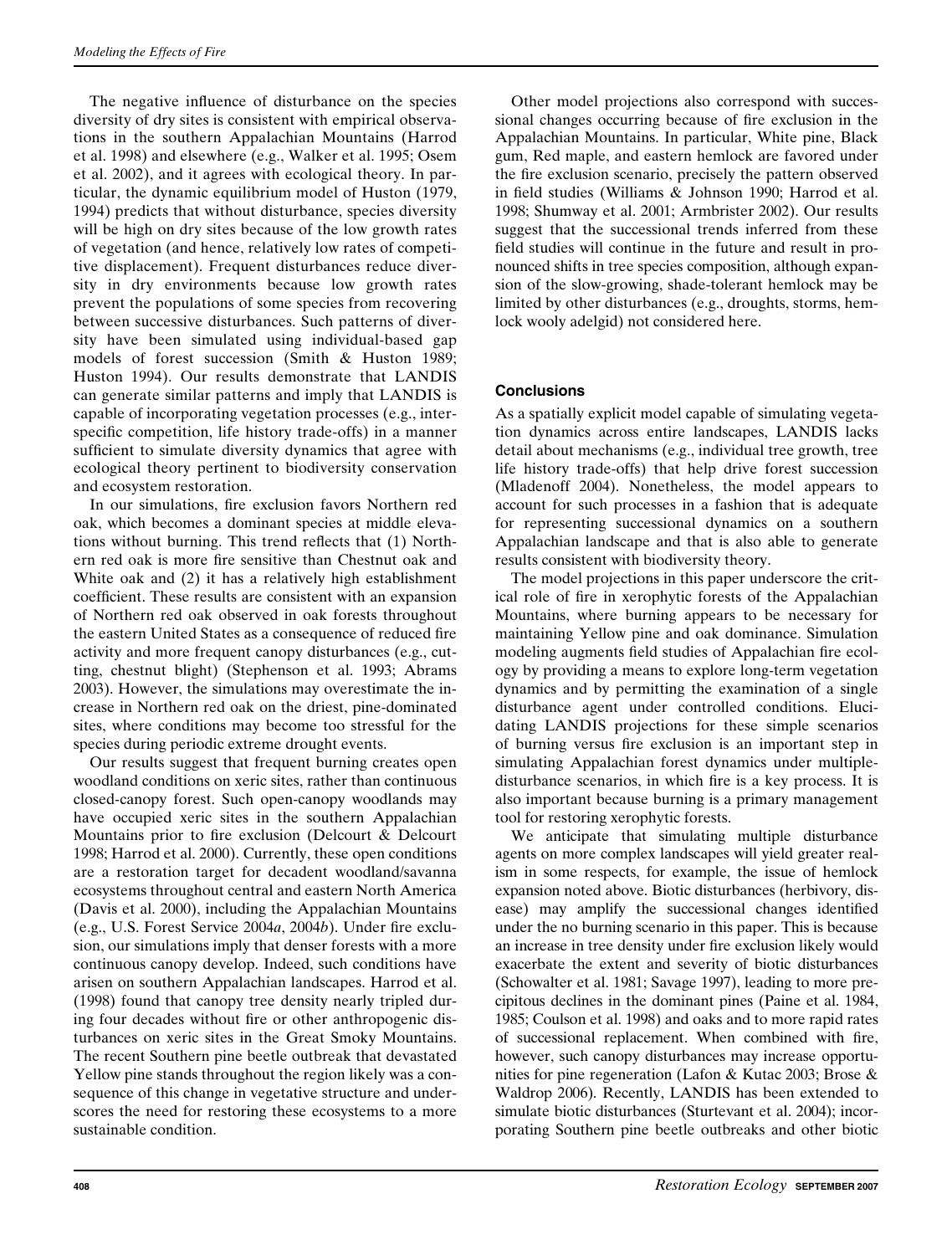disturbances will enable us to investigate potential consequences of disturbance interactions and restoration efforts.

A final consideration is that future climate changes may alter long-term forest dynamics. Projected increases in summer temperatures (Houghton et al. 2001; Chen et al. 2003) could permit lowland tree species to expand into the Appalachian montane forests, although competition from existing vegetation will slow these expansions (Loehle 2000). Future moisture conditions in the region seem uncertain (Houghton et al. 2001; Bachelet et al. 2003; Chen et al. 2003). However, greater drought stress and increased wildfire activity are possible (Flannigan et al. 2000; Bachelet et al. 2003) and could slow the successional replacement of oak and pine.

### Implications for Practice

- Despite simplifying assumptions, LANDIS can represent ecological processes that lead to results consistent with ecological theory and field studies of vegetation change in the southern Appalachian Mountains. The simulations imply that ongoing vegetation changes linked to fire exclusion will contribute to long-term declines in pine and oak abundance.
- Reintroducing fire appears necessary for restoring and maintaining pine and oak stands in the southern Appalachian Mountains.
- Reintroducing fire likely will restore more open stand conditions similar to those thought to exist before fire exclusion.

#### Acknowledgments

This research was supported through U.S. Forest Service, Southern Research Station cooperative agreement SRS03- CA-11330129-168. Portions of the work were supported by a grant from the National Science Foundation to D.M.C. (BCS-9808989). Special thanks go to D. Loftis, H. McNab, T. Waldrop, and J. Vose for their input at various stages of this project. We also are grateful to B. Sturtevant and R. Scheller for providing us with the LANDIS program and aiding in its use. Thanks to J. Yu for his programming assistance and to R. Hobbs, P. Fulé, and two anonymous reviewers for suggestions that helped us improve the paper.

#### LITERATURE CITED

- Abrams, M. D. 1992. Fire and the development of oak forests. BioScience 42:346–353.
- Abrams, M. D. 2003. Where has all the white oak gone? BioScience 53:927–939.
- Abrams, M. D., C. A. Copenheaver, K. Terazawa, K. Umeki, M. Tayika, and N. Akashi. 1999. A 370-year dendroecological history of an oldgrowth Abies-Acer-Quercus forest in Hokkaido, northern Japan. Canadian Journal of Forest Research 29:1891–1899.
- Agee, J. K. 1998. Fire and pine ecosystems. Pages 193–218 in D. M. Richardson, editor. Ecology and biogeography of Pinus. Cambridge University Press, Cambridge, United Kingdom.
- Armbrister, M. R. 2002. Changes in fire regimes and the successional status of Table Mountain pine (Pinus pungens Lamb.) in the southern Appalachians. USA. M.S. thesis. University of Tennessee, Knoxville.
- Bachelet, D., R. P. Neilson, T. Hickler, R. J. Drapek, J. M. Lenihan, M. T. Sykes, B. Smith, S. Sitch, and K. Thonicke. 2003. Simulating past and future dynamics of natural ecosystems in the United States. Global Biogeochemical Cycles 17:14-1–14-21.
- Bailey, R. G. 1978. Description of the ecoregions of the United States. U.S. Forest Service, Intermountain Region, Ogden, Utah.
- Barden, L. S. 1977. Self-maintaining populations of Pinus pungens Lam. in the southern Appalachian Mountains. Castanea 42:316–323.
- Barden, L. S. 1988. Drought and survival in a self-perpetuating Pinus pungens population: equilibrium or nonequilibrium? American Midland Naturalist 119:253–257.
- Barden, L. S. 2000. Population maintenance of Pinus pungens Lam. (Table Mountain pine) after a century without fire. Natural Areas Journal 20:227–233.
- Botkin, D. B. 1993. Forest dynamics: an ecological model. Oxford University Press, Oxford, United Kingdom.
- Brose, P. H., and T. A. Waldrop. 2006. Fire and the origin of Table Mountain pine-pitch pine communities in the southern Appalachian Mountains. USA. Canadian Journal of Forest Research 36:710–718.
- Burns, R. M., and B. H. Honkala, technical coordinators. 1990. Silvics of North America. U.S. Forest Service, Washington, D.C.
- Callicott, J. B. 2002. Choosing appropriate temporal and spatial scales for ecological restoration. Journal of Biosciences 27:409–420.
- Chen, M., D. Pollard, and E. J. Barron. 2003. Comparison of future climate change over North America simulated by two regional models. Journal of Geophysical Research 108:3-1–3-19.
- Coulson, R. N., B. A. McFadden, P. E. Pulley, C. N. Lovelady, J. W. Fitzgerald, and S. B. Jack. 1998. Heterogeneity of forest landscapes and the distribution and abundance of the southern pine beetle. Forest Ecology and Management 114:471–485.
- Coulson, R. N., and W. F. Wunneburger. 2000. Impact of insects on human-dominated and natural forest landscapes. Pages 271– 291 in D. C. Coleman and P. F. Hendrix, editors. Invertebrates as webmasters of ecosystems. CAB International, Wallingford, United Kingdom.
- Davis, M. A., D. W. Peterson, P. B. Reich, M. Crozier, T. Query, E. Mitchell, J. Huntington, and P. Bazakas. 2000. Restoring savanna using fire: impact on the breeding bird community. Restoration Ecology 8:30–40.
- Delcourt, H. R., and P. A. Delcourt. 1997. Pre-Columbian Native American use of fire on southern Appalachian landscapes. Conservation Biology 11:1010–1014.
- Delcourt, P. A., and H. R. Delcourt. 1998. The influence of prehistoric human-set fires on oak-chestnut forests in the Southern Appalachians. Castanea 64:337–345.
- Delcourt, H. R., and P. A. Delcourt. 2000. Eastern deciduous forests. Pages 357–395 in M. G. Barbour and W. D. Billings, editors. North American terrestrial vegetation, 2<sup>nd</sup> edition. Cambridge University Press, Cambridge, United Kingdom.
- Dey, D. 2002. The ecological basis for oak silviculture in eastern North America. Pages 60–79 in W. J. McShea and W. M. Healy, editors. Oak forest ecosystems: ecology and management for wildlife. Johns Hopkins University Press, Baltimore, Maryland.
- Elliott, K. J., R. L. Hendrick, A. E. Major, J. M. Vose, and W. T. Swank. 1999. Vegetation dynamics after a prescribed fire in the southern Appalachians. Forest Ecology and Management 114:199–213.
- Fajvan, M. A., and J. M. Wood. 1996. Stand structure and development after gypsy moth defoliation in the Appalachian Plateau. Forest Ecology and Management 89:79–88.
- Flannigan, M. D., B. J. Stocks, and B. M. Wotton. 2000. Climate change and forest fires. Science of the Total Environment 262:221–229.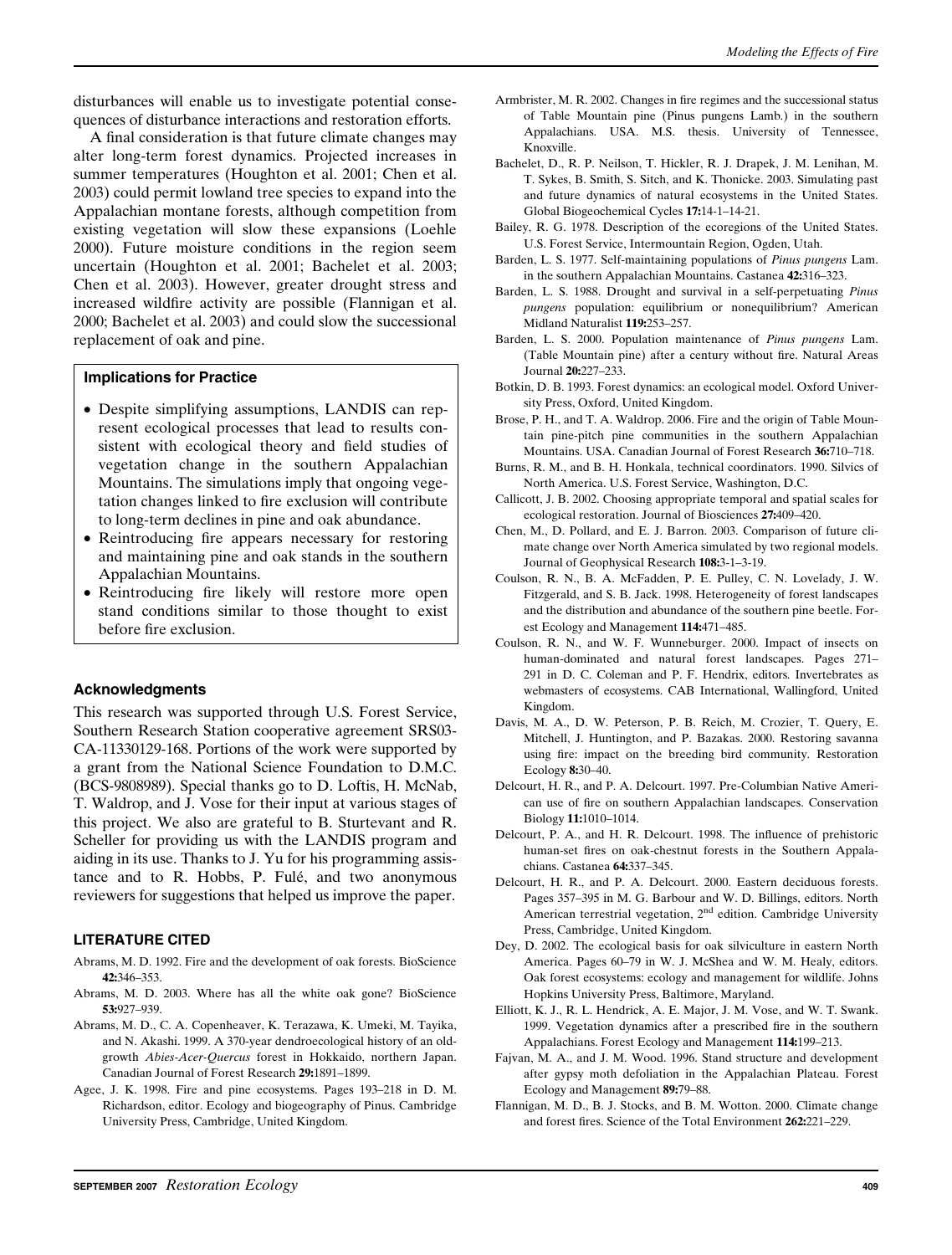- Foster, D. R., G. Motzkin, and B. Slater. 1998. Land-use history as longterm broad-scale disturbance: regional forest dynamics in central New England. Ecosystems 1:96–119.
- Franklin, J. 2002. Enhancing a regional vegetation map with predictive models of dominant plant species in chaparral. Applied Vegetation Science 5:135–146.
- Franklin, J., A. D. Syphard, D. J. Mladenoff, H. S. He, D. K. Simons, R. P. Martin, D. Deutschman, and J. F. O'Leary. 2001. Simulating the effects of different fire regimes on plant functional groups in Southern California. Ecological Modelling 142:261–283.
- Frelich, L. E. 2002. Forest dynamics and disturbance regimes: studies from temperate evergreen-deciduous forests. Cambridge University Press, Cambridge, United Kingdom.
- Haines, T. K., and R. L. Busby. 2001. Prescribed burning in the South: trends, purpose, and barriers. Southern Journal of Applied Forestry 25:149–153.
- Harmon, M. E. 1982. Fire history of the westernmost portion of Great Smoky Mountains National Park. Bulletin of the Torrey Botanical Club 109:74–79.
- Harmon, M. E. 1984. Survival of trees after low-intensity surface fires in Great Smoky Mountains National Park. Ecology 65:796–802.
- Harmon, M. E., S. P. Bratton, and P. S. White. 1983. Disturbance and vegetation response in relation to environmental gradients in the Great Smoky Mountains. Vegetatio 55:129–139.
- Harrod, J. C., M. E. Harmon, and P. S. White. 2000. Post-fire succession and 20th century reduction in fire frequency on xeric southern Appalachian sites. Journal of Vegetation Science 11:465–472.
- Harrod, J., P. S. White, and M. E. Harmon. 1998. Changes in xeric forests in western Great Smoky Mountains National Park, 1936–1995. Castanea 63:340–360.
- He, H. S., Z. Hao, D. R. Larsen, Y. Dai, Y. Hu, and Y. Chang. 2002. A simulation study of landscape scale forest succession in northeastern China. Ecological Modelling 156:153–166.
- He, H. S., and D. J. Mladenoff. 1999a. The effects of seed dispersal on the simulation of long-term forest landscape change. Ecosystems 2:308–319.
- He, H. S., and D. J. Mladenoff. 1999b. Spatially explicit and stochastic simulation of forest-landscape fire disturbance and succession. Ecology 80:81–99.
- He, H. S., D. J. Mladenoff, and J. Boeder. 1996. LANDIS, a spatially explicit model of forest landscape disturbance, management and succession—LANDIS 2.0 users' guide. Department of Forest Ecology and Management, University of Wisconsin, Madison.
- He, H. S., D. J. Mladenoff, and J. Boeder. 1999a. An object-oriented forest landscape model and its representation of tree species. Ecological Modelling 119:1–19.
- He, H. S., D. J. Mladenoff, and T. R. Crow. 1999b. Linking an ecosystem model and a landscape model to study forest species response to climate warming. Ecological Modelling 114:213–233.
- Hickler, T., B. Smith, M. T. Sykes, M. B. Davis, S. Sugita, and K. Walker. 2004. Using a generalized vegetation model to simulate vegetation dynamics in northeastern USA. Ecology 85:519–530.
- Houghton, J. T., Y. Ding, D. J. Griggs, M. Noguer, P. J. van der Linden, X. Dai, K. Maskell, and C. A. Johnson, editors. 2001. Climate change 2001: the scientific basis. Cambridge University Press, Cambridge, United Kingdom.
- Hubbard, R. M., J. M. Vose, B. D. Clinton, K. J. Elliott, and J. D. Knoepp. 2004. Stand restoration burning in oak-pine forests in the southern Appalachians: effects on aboveground biomass and carbon and nitrogen cycling. Forest Ecology and Management 190:311–321.
- Huston, M. A. 1979. A general hypothesis of species diversity. American Naturalist 113:81–101.
- Huston, M. A. 1994. Biological diversity: the coexistence of species on changing landscapes. Cambridge University Press, Cambridge, United Kingdom.
- Iverson, L. R., A. M. Prasad, B. J. Hale, and E. K. Sutherland. 1999. Atlas of current and potential future distributions of common trees of the eastern United States. General Technical Report NE-265. U.S. Forest Service, Northeastern Research Station, Radnor, Pennsylvania.
- Lafon, C. W. 2004. Ice-storm disturbance and long-term forest dynamics in the Adirondack Mountains. Journal of Vegetation Science 15:267–276.
- Lafon, C. W., and M. J. Kutac. 2003. Effects of ice storms, southern pine beetle infestation, and fire on table mountain pine forests of southwestern Virginia. Physical Geography 24:502–519.
- Le Guerrier, C., D. J. Marceau, A. Bouchard, and J. Brisson. 2003. A modelling approach to assess the long-term impact of beech bark disease in northern hardwood forest. Canadian Journal of Forest Research 24:2416–2425.
- Loehle, C. 2000. Forest ecotone response to climate change: sensitivity to temperature response functional forms. Canadian Journal of Forest Research 30:1632–1645.
- McGee, C. E. 1984. Heavy mortality and succession in a virgin mixed mesophytic forest. Research Paper SO-209. U.S. Forest Service, Southern Forest Experiment Station, New Orleans, Louisiana.
- McWilliams, W. H., R. A. O'Brien, G. C. Reese, and K. L. Waddell. 2002. Distribution and abundance of oaks in North America. Pages 13–33 in W. J. McShea and W. M. Healy, editors. Oak forest ecosystems: ecology and management for wildlife. Johns Hopkins University Press, Baltimore, Maryland.
- Mitchell, R. J., B. J. Palik, and M. L. Hunter Jr. 2002. Natural disturbance as a guide to silviculture. Forest Ecology and Management 155:315–317.
- Mladenoff, D. J. 2004. LANDIS and forest landscape models. Ecological Modelling 180:7–19.
- Mladenoff, D. J., and H. S. He. 1999. Design and behavior of LANDIS, an object-oriented model of forest landscape disturbance and sucession. Pages 125–162 in D. J. Mladenoff and W. L. Baker, editors. Advances in spatial modeling of forest landscape change: approaches and applications. Cambridge University Press, Cambridge, United Kingdom.
- Mladenoff, D. J., G. Host, J. Boeder, and T. Crow. 1996. LANDIS: a spatial model of forest landscape disturbance, succession and management. Pages 175–179 in M. Goodchild, L. Steyaert, B. O. Parks, C. Johnston, D. Maidment, M. Craine, and S. Glendinning, editors. GIS and environmental modeling: progress and research issues. GIS World Books, Fort Collins, Colorado.
- Osem, Y., A. Perevolotsky, and J. Kigel. 2002. Grazing effect on diversity of annual plant communities in a semi-arid rangeland: interactions with small-scale spatial and temporal variation in primary productivity. Journal of Ecology 90:936–946.
- Paine, T. D., F. M. Stephen, and G. N. Mason. 1985. A risk model integrating stand hazard and southern pine beetle population level. Pages 201–212 in L. Safranyik, editor. The role of the host in the population dynamics of forest insects. Proceedings of the International Union of Forest Research Organizations Conference. Banff, Alberta, Canada, 4–7 September 1983. Canadian Forest Service, Pacific Forest Research Center, Victoria, British Columbia.
- Paine, T. D., F. M. Stephen, and H. A. Taha. 1984. Conceptual model of infestation probability based on bark beetle abundance and host tree susceptibility. Environmental Entomology 13:619–624.
- Palik, B. J., R. J. Mitchell, and J. K. Hiers. 2002. Modeling silviculture after natural disturbance to sustain biodiversity in the longleaf pine (Pinus palustris) ecosystem: balancing complexity and implementation. Forest Ecology and Management 155:347–356.
- Pennanen, J., D. F. Greene, M. J. Fortin, and C. Messier. 2004. Spatially explicit simulation of long-term boreal forest landscape dynamics: incorporating quantitative stand attributes. Ecological Modelling 180:195–209.